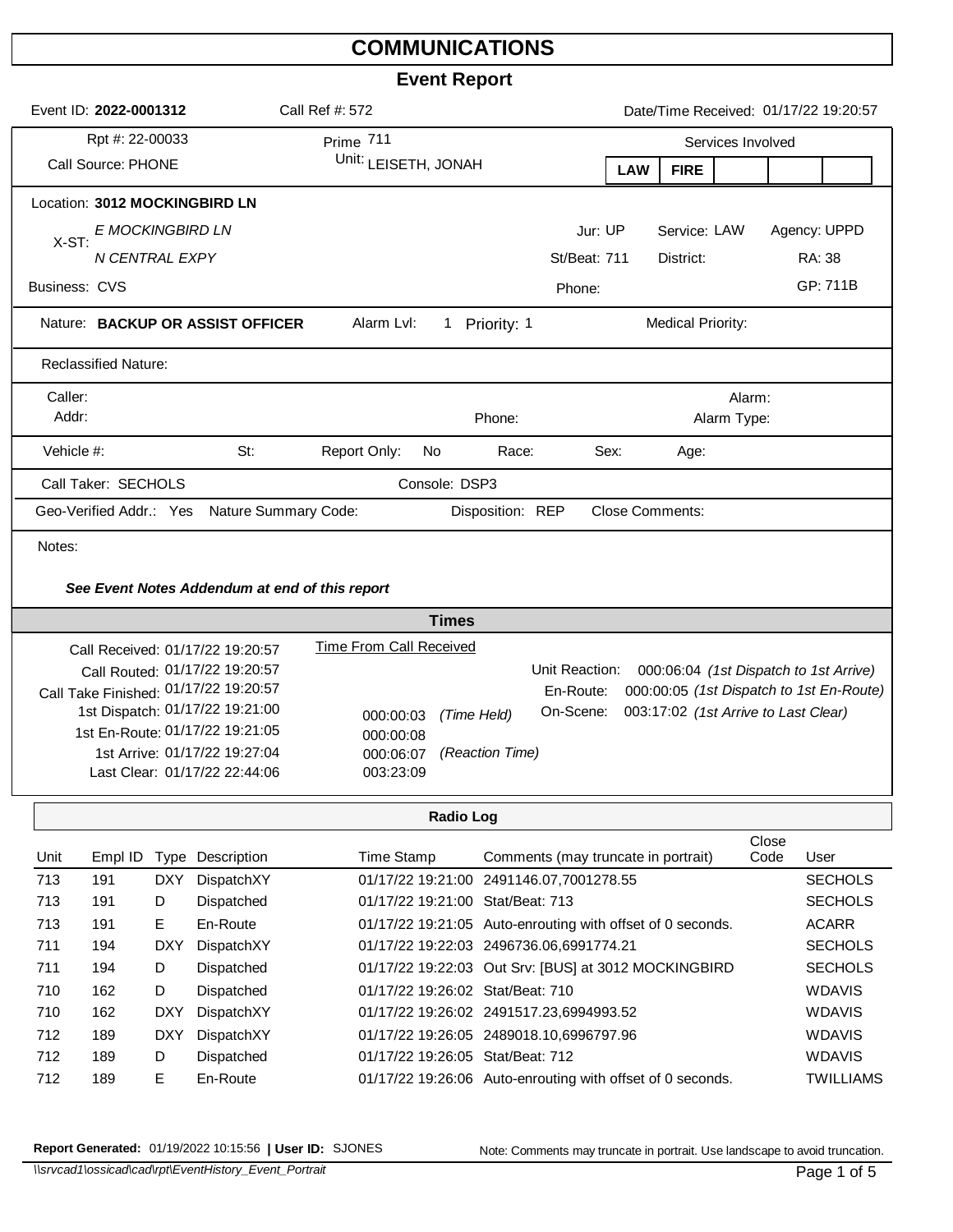|      | Event ID: 2022-0001312 |             | Call Ref #: 572                 |                   | <b>BACKUP OR ASSIST OFFICER at 3012 MOCKINGBIRD LN</b>       |             |                  |
|------|------------------------|-------------|---------------------------------|-------------------|--------------------------------------------------------------|-------------|------------------|
|      |                        |             |                                 |                   |                                                              |             |                  |
| 711  | 194                    | Е           | En-Route                        |                   | 01/17/22 19:26:58 Auto-enrouting with offset of 9 seconds.   |             | <b>JLEISETH</b>  |
| 711  | 194                    | A           | Arrived                         |                   | 01/17/22 19:27:04 Auto-arriving with offset of 0 seconds.    |             | <b>JLEISETH</b>  |
| 713  | 191                    | A           | Arrived                         |                   | 01/17/22 19:29:12 Auto-arriving with offset of 16 seconds.   |             | <b>ACARR</b>     |
| 712  | 189                    | A           | Arrived                         |                   | 01/17/22 19:32:41 Auto-arriving with offset of 0 seconds.    |             | <b>TWILLIAMS</b> |
| 710  | 162                    | A           | Arrived                         | 01/17/22 19:35:14 |                                                              |             | <b>SECHOLS</b>   |
| 712  | 189                    | C           | Cleared                         | 01/17/22 21:03:12 |                                                              | <b>ASST</b> | <b>JSTEPHENS</b> |
| 713  | 191                    | C           | Cleared                         | 01/17/22 21:06:58 |                                                              | <b>ASST</b> | <b>JSTEPHENS</b> |
| 710  | 162                    | C           | Cleared                         | 01/17/22 21:06:58 |                                                              | <b>ASST</b> | <b>JSTEPHENS</b> |
| 711  | 194                    | $\mathsf C$ | Cleared                         | 01/17/22 22:44:06 |                                                              | <b>REP</b>  | <b>JLEISETH</b>  |
|      |                        |             |                                 | <b>Event Log</b>  |                                                              |             |                  |
|      |                        |             |                                 |                   |                                                              | Close       |                  |
| Unit |                        |             | Empl ID Type Description        | <b>Time Stamp</b> | Comments (may truncate in portrait)                          | Code        | User             |
|      |                        | TS          | <b>Time Spawned</b>             |                   | 01/17/22 19:20:57 Initial call received at 01/17/2022 19:18: |             | <b>SECHOLS</b>   |
|      |                        |             | VEV Viewed Event                |                   | 01/17/22 19:20:58 User First Viewed Event CAD                |             | <b>SECHOLS</b>   |
|      |                        |             | VEV Viewed Event                |                   | 01/17/22 19:21:21 User First Viewed Event CAD                |             | <b>WDAVIS</b>    |
|      |                        |             | VEV Viewed Event                |                   | 01/17/22 19:21:21 User First Viewed Event CAD                |             | <b>NESCOBAR</b>  |
|      |                        |             | <b>ARM</b> Added Remarks        | 01/17/22 19:21:52 |                                                              |             | <b>WDAVIS</b>    |
|      |                        |             | <b>ARM</b> Added Remarks        |                   | 01/17/22 19:21:52 Sent to: Linked Events                     |             | <b>WDAVIS</b>    |
|      |                        |             | ENT Entered CallerName_C        | 01/17/22 19:22:34 |                                                              |             | <b>SECHOLS</b>   |
|      |                        |             | <b>ENT</b> Entered CallerPhone  | 01/17/22 19:23:07 |                                                              |             | <b>SECHOLS</b>   |
|      |                        |             | <b>ARM</b> Added Remarks        | 01/17/22 19:23:31 |                                                              |             | <b>SECHOLS</b>   |
|      |                        |             | <b>ARM</b> Added Remarks        |                   | 01/17/22 19:23:31 Sent to: Linked Events                     |             | <b>SECHOLS</b>   |
|      |                        |             | <b>ARM</b> Added Remarks        | 01/17/22 19:25:11 |                                                              |             | <b>SECHOLS</b>   |
|      |                        |             | <b>ARM</b> Added Remarks        |                   | 01/17/22 19:25:11 Sent to: Linked Events                     |             | <b>SECHOLS</b>   |
|      |                        |             | <b>ARM</b> Added Remarks        | 01/17/22 19:25:19 |                                                              |             | <b>SECHOLS</b>   |
|      |                        |             | <b>ARM</b> Added Remarks        |                   | 01/17/22 19:25:19 Sent to: Linked Events                     |             | <b>SECHOLS</b>   |
|      |                        |             | <b>ARM</b> Added Remarks        | 01/17/22 19:26:09 |                                                              |             | <b>SECHOLS</b>   |
|      |                        |             | <b>ARM</b> Added Remarks        |                   | 01/17/22 19:26:09 Sent to: Linked Events                     |             | <b>SECHOLS</b>   |
|      |                        |             | <b>ARM</b> Added Remarks        | 01/17/22 19:26:28 |                                                              |             | <b>SECHOLS</b>   |
|      |                        |             | <b>ARM</b> Added Remarks        |                   | 01/17/22 19:26:28 Sent to: Linked Events                     |             | <b>SECHOLS</b>   |
|      |                        |             | <b>ENT</b> Entered VehicleState | 01/17/22 19:26:32 |                                                              |             | <b>SECHOLS</b>   |
|      |                        |             | <b>ENT</b> Entered VehicleID    | 01/17/22 19:26:32 |                                                              |             | <b>SECHOLS</b>   |
|      |                        |             | <b>ENT</b> Entered LicenseType  | 01/17/22 19:26:32 |                                                              |             | <b>SECHOLS</b>   |
|      |                        |             | VHQ Vehicle Query               | 01/17/22 19:26:32 |                                                              |             | <b>SECHOLS</b>   |
| 713  | 191                    |             | NCI QRY:                        | 01/17/22 19:26:32 |                                                              |             | <b>SECHOLS</b>   |
| 713  | 191                    |             | QRY:                            | 01/17/22 19:26:32 |                                                              |             | <b>SECHOLS</b>   |
|      |                        |             | <b>ARM</b> Added Remarks        | 01/17/22 19:26:57 |                                                              |             | <b>WDAVIS</b>    |
|      |                        |             | <b>ARM</b> Added Remarks        |                   | 01/17/22 19:26:57 Sent to: Linked Events                     |             | <b>WDAVIS</b>    |
|      |                        |             | <b>ARM</b> Added Remarks        | 01/17/22 19:27:11 |                                                              |             | <b>SECHOLS</b>   |
|      |                        |             | <b>ARM</b> Added Remarks        |                   | 01/17/22 19:27:11 Sent to: Linked Events                     |             | <b>SECHOLS</b>   |
| 713  | 191                    |             | NCI QRY:                        | 01/17/22 19:27:11 |                                                              |             | <b>WDAVIS</b>    |
| 713  | 191                    |             | QRY:                            | 01/17/22 19:27:11 |                                                              |             | <b>WDAVIS</b>    |
|      |                        |             | VHQ Vehicle Query               | 01/17/22 19:27:11 |                                                              |             | <b>WDAVIS</b>    |
|      |                        |             | <b>ARM</b> Added Remarks        | 01/17/22 19:27:41 |                                                              |             | <b>SECHOLS</b>   |
|      |                        |             | <b>ARM</b> Added Remarks        |                   | 01/17/22 19:27:41 Sent to: Linked Events                     |             | <b>SECHOLS</b>   |
|      |                        |             | <b>ARM</b> Added Remarks        | 01/17/22 19:27:59 |                                                              |             | <b>SECHOLS</b>   |
|      |                        |             |                                 |                   |                                                              |             |                  |

ARM Added Remarks 01/17/22 19:27:59 Sent to: Linked Events SECHOLS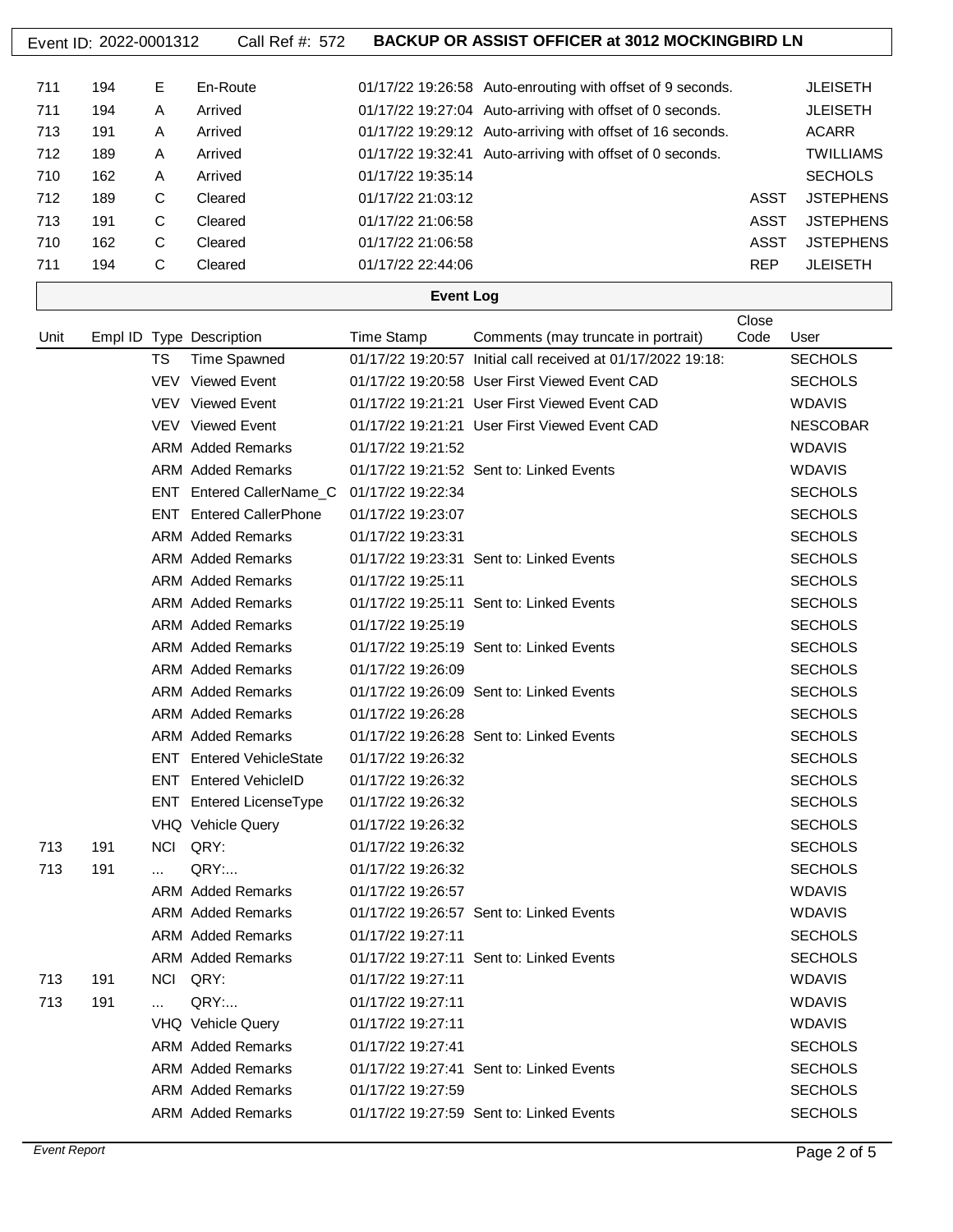|     |     |          | <b>ARM</b> Added Remarks | 01/17/22 19:28:21              |                                                  | <b>WDAVIS</b>    |
|-----|-----|----------|--------------------------|--------------------------------|--------------------------------------------------|------------------|
|     |     |          | ARM Added Remarks        |                                | 01/17/22 19:28:21 Sent to: Linked Events         | <b>WDAVIS</b>    |
|     |     |          | <b>ARM Added Remarks</b> | 01/17/22 19:30:15              |                                                  | <b>WDAVIS</b>    |
|     |     |          | <b>ARM</b> Added Remarks |                                | 01/17/22 19:30:15 Sent to: Linked Events         | <b>WDAVIS</b>    |
|     |     |          | <b>ARM</b> Added Remarks | 01/17/22 19:30:48              |                                                  | <b>SECHOLS</b>   |
|     |     |          | <b>ARM</b> Added Remarks |                                | 01/17/22 19:30:48 Sent to: Linked Events         | <b>SECHOLS</b>   |
|     |     |          | <b>ARM Added Remarks</b> | 01/17/22 19:31:16              |                                                  | <b>SECHOLS</b>   |
|     |     |          | <b>ARM</b> Added Remarks |                                | 01/17/22 19:31:16 Sent to: Linked Events         | <b>SECHOLS</b>   |
|     |     |          | <b>ARM</b> Added Remarks | 01/17/22 19:31:37              |                                                  | <b>SECHOLS</b>   |
|     |     |          | ARM Added Remarks        |                                | 01/17/22 19:31:37 Sent to: Linked Events         | <b>SECHOLS</b>   |
|     |     |          | <b>ARM</b> Added Remarks | 01/17/22 19:31:37              |                                                  | <b>WDAVIS</b>    |
|     |     |          | <b>ARM</b> Added Remarks |                                | 01/17/22 19:31:37 Sent to: Linked Events         | <b>WDAVIS</b>    |
|     |     |          | <b>ARM Added Remarks</b> | 01/17/22 19:31:48              |                                                  | <b>SECHOLS</b>   |
|     |     |          | <b>ARM</b> Added Remarks |                                | 01/17/22 19:31:48 Sent to: Linked Events         | <b>SECHOLS</b>   |
|     |     |          | <b>ARM</b> Added Remarks | 01/17/22 19:34:50              |                                                  | <b>SECHOLS</b>   |
|     |     |          | <b>ARM</b> Added Remarks |                                | 01/17/22 19:34:50 Sent to: Linked Events         | <b>SECHOLS</b>   |
|     |     |          | <b>ARM</b> Added Remarks | 01/17/22 19:35:09              |                                                  | <b>SECHOLS</b>   |
|     |     |          | ARM Added Remarks        |                                | 01/17/22 19:35:09 Sent to: Linked Events         | <b>SECHOLS</b>   |
|     |     |          | <b>ARM</b> Added Remarks | 01/17/22 19:35:45              |                                                  | <b>WDAVIS</b>    |
|     |     |          | <b>ARM</b> Added Remarks |                                | 01/17/22 19:35:45 Sent to: Linked Events         | <b>WDAVIS</b>    |
|     |     |          | <b>ARM</b> Added Remarks | 01/17/22 19:37:19              |                                                  | <b>SECHOLS</b>   |
|     |     |          | <b>ARM</b> Added Remarks |                                | 01/17/22 19:37:19 Sent to: Linked Events         | <b>SECHOLS</b>   |
|     |     |          | <b>ARM Added Remarks</b> | 01/17/22 19:37:33              |                                                  | <b>WDAVIS</b>    |
|     |     |          | <b>ARM</b> Added Remarks |                                | 01/17/22 19:37:33 Sent to: Linked Events         | <b>WDAVIS</b>    |
|     |     |          | <b>ARM</b> Added Remarks | 01/17/22 19:44:26              |                                                  | <b>SECHOLS</b>   |
|     |     |          | ARM Added Remarks        |                                | 01/17/22 19:44:26 Sent to: Linked Events         | <b>SECHOLS</b>   |
|     |     |          | VHQ Vehicle Query        | 01/17/22 19:48:50              |                                                  | <b>SECHOLS</b>   |
| 713 | 191 |          | NCI QRY:                 | 01/17/22 19:48:50              |                                                  | <b>SECHOLS</b>   |
| 713 | 191 | $\cdots$ | QRY:                     | 01/17/22 19:48:50              |                                                  | <b>SECHOLS</b>   |
|     |     |          | <b>ARM</b> Added Remarks | 01/17/22 19:49:07              |                                                  | <b>SECHOLS</b>   |
|     |     |          | <b>ARM</b> Added Remarks | 01/17/22 19:49:23              |                                                  | <b>SECHOLS</b>   |
|     |     |          | <b>ARM Added Remarks</b> | 01/17/22 20:07:24              |                                                  | <b>WDAVIS</b>    |
|     |     |          | <b>ARM Added Remarks</b> |                                | 01/17/22 20:07:24 Sent to: Linked Events         | <b>WDAVIS</b>    |
|     |     |          | <b>VEV</b> Viewed Event  |                                | 01/17/22 20:26:23 User First Viewed Event CAD    | <b>JSTEPHENS</b> |
|     |     |          | <b>ARM</b> Added Remarks | 01/17/22 20:26:57              |                                                  | <b>JSTEPHENS</b> |
|     |     |          | <b>ARM</b> Added Remarks |                                | 01/17/22 20:26:57 Sent to: Linked Events         | <b>JSTEPHENS</b> |
|     |     |          | <b>ARM</b> Added Remarks | 01/17/22 21:06:39              |                                                  | <b>JSTEPHENS</b> |
|     |     |          | <b>ARM</b> Added Remarks |                                | 01/17/22 21:06:39 Sent to: Linked Events         | <b>JSTEPHENS</b> |
|     |     |          | CHG Changed PrimeUnit    | 01/17/22 21:06:53 713 -- > 711 |                                                  | <b>JSTEPHENS</b> |
| 711 | 194 |          | RPT Requested Report#    |                                | 01/17/22 21:20:00 UPPD Report #22-00033 Unit:711 | <b>JLEISETH</b>  |
| 711 | 158 | RPT      | Requested Report#        |                                | 01/17/22 21:20:00 UPPD Report #22-00033 Unit:711 | <b>JLEISETH</b>  |

## Event Notes Addendum

710 ALL UNITS WILL BE CLEAR [01/17/22 21:06:39 JSTEPHENS] 711 REQD SMU TO CLOSE OFF THE 3000 PARKING LOT/FRONTAGE /& AIRLINE [01/17/22 20:26:57 JSTEPHENS] SMU DISPATCH CALLED AND STATED THAT LOOKING BACK AT THE VIDEO THE VEHICLE HAS BEEN SITTING AT THE LOCATION SINCE AROUND 5:50 PM Notes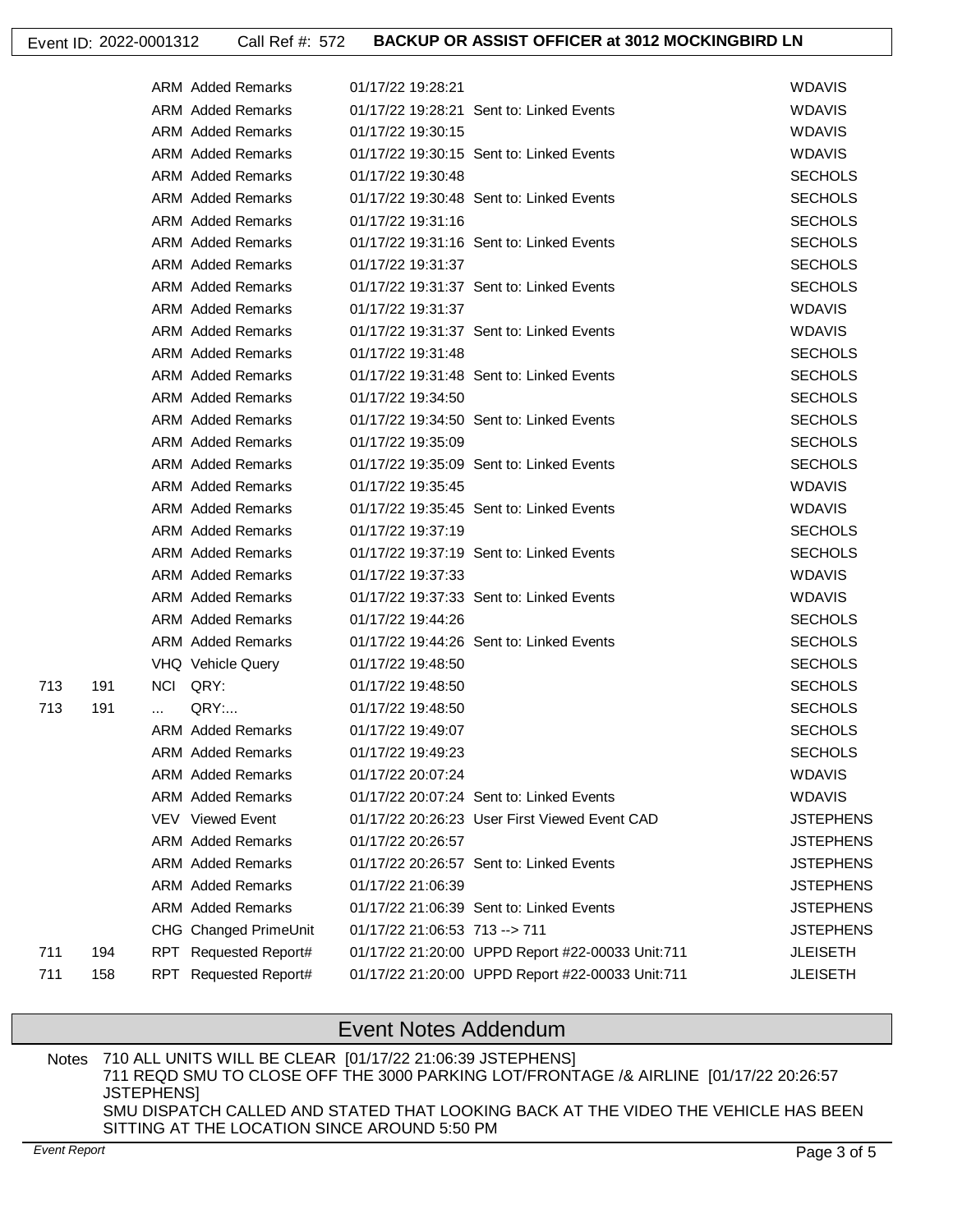SGT EDWARDS WAS NOTIFIED [01/17/22 20:07:24 WDAVIS] --------------------------COPIED MESSAGE-------------------- Received: 1/17/2022 19:48:57 From: SYSTEM (SYSTEM) Message: UPX1.DSP3713.SER0338.

83752773 FRVPR.TXDPS0000.UPX1. TXT REGARDING INQUIRY ON:

VERIFY MANUALLY

MRI: 83752773 IN: FRVP 76014 AT 17JAN2022 19:48:51 OUT: UPX1 122 AT 17JAN2022 19:48:51 --------------------------END MESSAGE-------------------- [01/17/22 19:49:23 SECHOLS] --------------------------COPIED MESSAGE--------------------Received: 1/17/2022 19:48:57 From: SYSTEM (SYSTEM) Message: UPX1.DSP3713.SER0338.

83752774 REG.TXMVDW000.UPX1. TXT SELECTION REQUEST: TEMPORARY TAG

TEMPORARY TAG: VALID: YR: 0 MAK:

TAG STATUS:

DEALER TEMPORARY TAG - AGENT DEALER DETAILS: NAME: Louai Albanna GDN: DBA NAME: ADDRESS 1: ADDRESS 2: CITY: STATE: ZIP: MRI: 83752774 IN: MVDWS 125020 AT 17JAN2022 19:48:51 OUT: UPX1 122 AT 17JAN2022 19:48:51 --------------------------END MESSAGE-------------------- [01/17/22 19:49:07 SECHOLS] PE 711 NEED 712 TO ASSIT THE SOUTHSIDE U-TURN AT MOCKING BIRD AND CENTRAL [01/17/22 19:44:26 SECHOLS] GUS NOTIFIED [01/17/22 19:37:33 WDAVIS] PER 713 SPIKES DEPLOYED IN FRONT OF THE VEH [01/17/22 19:37:19 SECHOLS] B451 STATION AT FORD STADIUM [01/17/22 19:35:45 WDAVIS] PER 712 SHE IS BLOCKING CENTRAL [01/17/22 19:35:09 SECHOLS] PER 713 SUBJ HAS A WEAPON IN THE WAISTBAND [01/17/22 19:34:50 SECHOLS] PER 712 SHE IS BLOCKING SMU AREA [01/17/22 19:31:48 SECHOLS] LT. WILLIAMS NOTIFIED [01/17/22 19:31:37 WDAVIS] LT WILLIAMS HAS BEEN NOTF`D [01/17/22 19:31:37 SECHOLS] SMU OFFICERS COMING OUT [01/17/22 19:31:16 SECHOLS] NEED EB BLOCKED AT 75 AND MOCKING BIRD [01/17/22 19:30:48 SECHOLS]